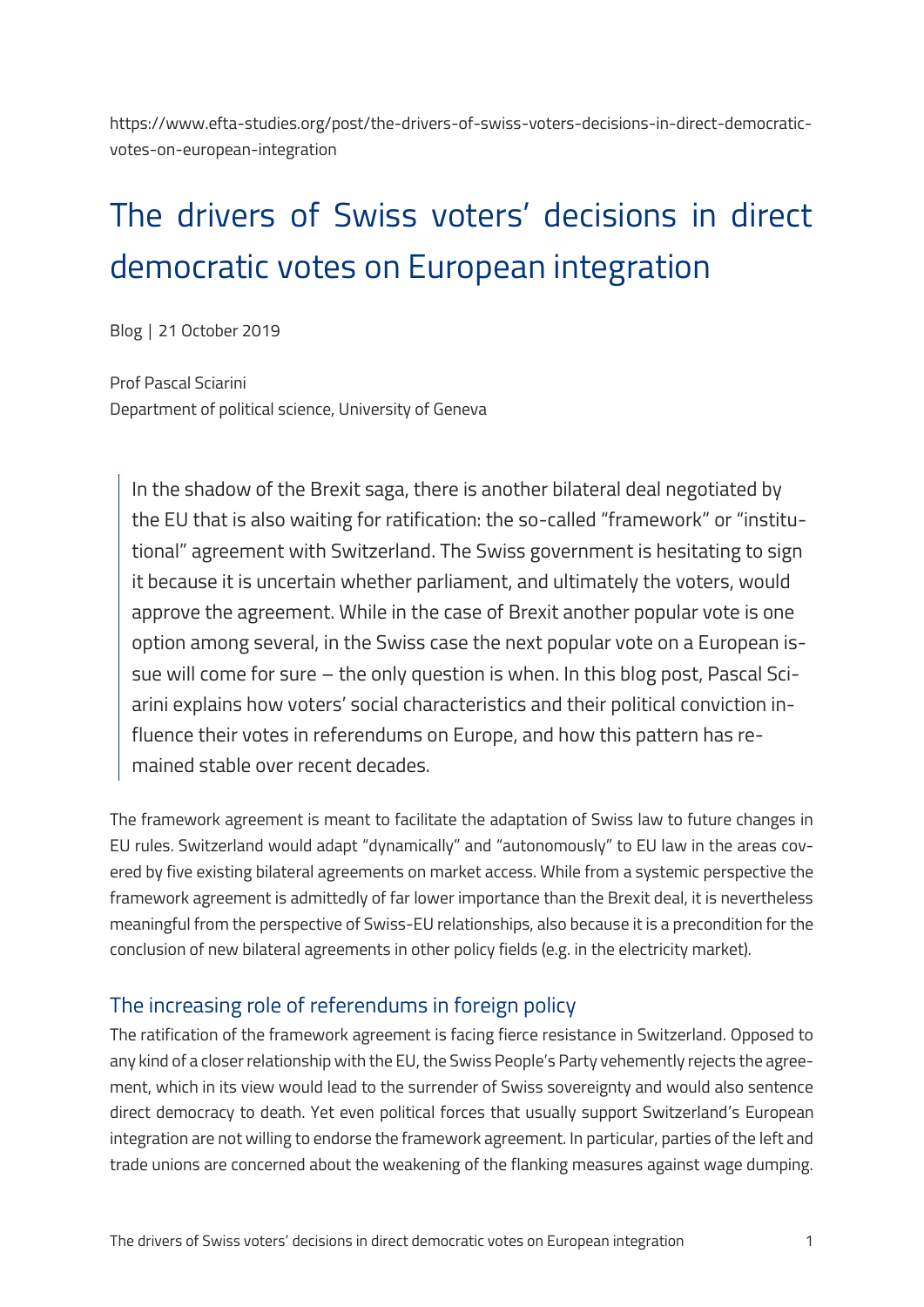Fully aware that the unholy alliance between the conservative right and the left would kill the agreement in the ratification phase, the Federal Council has asked the EU for some "clarification".

In the – for the time being unlikely – scenario that the framework agreement will eventually be accepted by the Swiss parliament, it will for sure be attacked by a referendum. The Swiss people will thus once again have the last word. In most countries, foreign policy is the exclusive domain of government – and secondarily of parliament. Switzerland is a unique case in that respect, since direct democracy grants citizens strong co-decision rights on the definition of foreign policy. To be sure, for a long time foreign policy has been largely immune from direct democracy. However, two constitutional changes (in 1977 and 2003) have substantially extended the scope and number of international treaties submitted to the optional referendum.

Moreover, in the era of globalization, an increasing number of issues that used to be domestic in nature now have a strong international character. This also contributes to the influence of the Swiss people on the making of foreign policy broadly defined. These institutional and structural changes have had far-reaching consequences on the characteristics of issues submitted to direct democratic votes: whereas in the 1960s-1970s less than one vote out of ten related to an internationalized issue, that share has increased to three out of ten in the 2000s and 2010s.

## Swiss voters' stance on European policy

Switzerland's European policy is a case in hand in that respect. Ironically, while Switzerland is not a member of the EU, there have been more direct democratic votes on European integration than in any EU member-state (nine since the rejection of the agreement on the European Economic Area in 1992). From a researcher's perspective, the high number of popular initiatives and referendums is an asset, as it offers a rich empirical basis for studying the individual determinants of support (or opposition) to European integration among the Swiss public. I carried out such a study based on data from opinion surveys conducted after each of the nine direct democratic votes relating – directly or indirectly – to Switzerland's European policy since 1992.

The take-home message is fourfold. First, the determinants of citizens' voting behaviour in European policy are fairly stable from one direct democratic vote to the next. In European policy, as in foreign policy more generally, the voters' decision is heavily influenced by the social groups they belong to and by their political values, and this much more so than in domestic policy. This means that the factors that have influenced the vote choice in the past are also likely to matter in the  $$ prospective – vote on the framework agreement.

Second, among social characteristics the level of education appears as a major driver: citizens with a low educational level oppose European integration, whereas highly educated citizens support it; this is arguably so because the former feel threatened by international openness, whereas the latter see it as an opportunity. German-speaking and French-speaking citizens, who cast contrary votes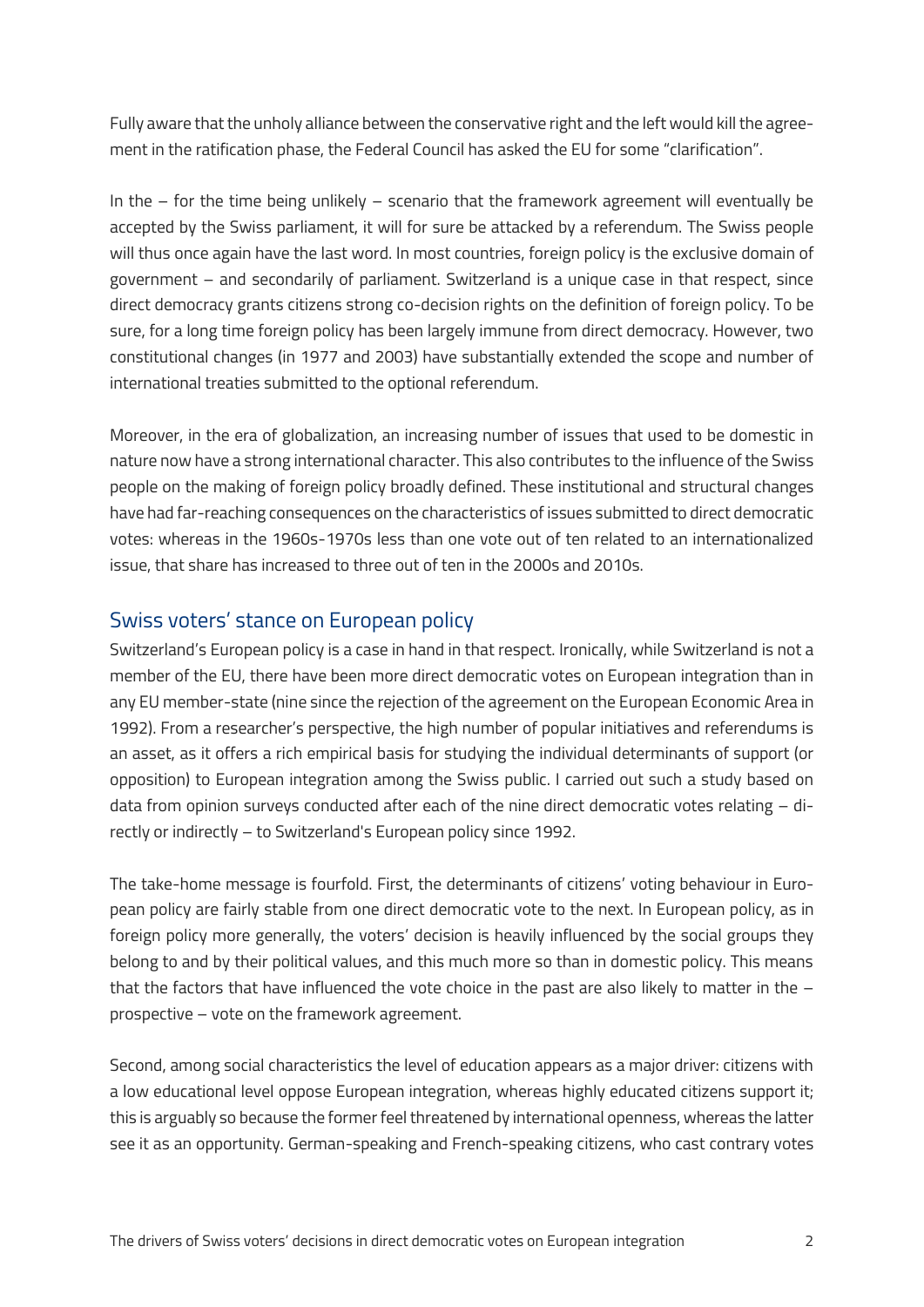in the 1992 EEA vote (the former rather against, the latter strongly in favour of the EEA), have become more alike in their voting since then. In the meantime, Italian-speaking citizens have become the main opponents of Switzerland's European policy in general, and of the free movement of persons in particular. Another divide is between people living in urban and rural areas, with the latter being far more reluctant to accept European integration than the former.

# New political conflict lines

Third, ideology, party identification and political values play an even greater role. Support for Europe increases dramatically as one moves from citizens who self-locate on the far right to those who self-locate on the left of the political spectrum. While in domestic politics the main conflict line is between the left (Socialists and Greens) and the – moderate and conservative – right (Radical Liberals, Christian Democrats), in European policy followers of left parties and followers of moderate right parties are jointly pitted against followers of the conservative right (Swiss People's Party). The ideological and partisan divide further overlaps with citizens' political values regarding the desired level of international openness of the country: voters who favour Switzerland's openness towards the outside world consistently back European integration, whereas those who prefer greater closedness consistently oppose European integration.

Fourth, the conclusion that one can draw from these results is clear. Beyond economic and utilitarian considerations, voters' decisions on European integration are markedly influenced by ideological, cultural and identity-related considerations. Direct democratic votes on European policy provide fertile ground for the activation of the new cultural-normative conflict on the "integration-demarcation" or "closedness-openness" dimension, which sees Europeanization/globalization in terms of "winners" and "losers". While highly educated citizens see international openness as an opportunity, citizens with a lower educational level see it as a threat, not only for their job or welfare, but also for their way of life, their culture – and for national identity more generally.

Such a conflict is likely to feature prominently in any new direct democratic vote on European integration in Switzerland, as it did in the past, and as it also did in the Brexit referendum. According to Swiss experience, in direct democratic votes on European integration general attitudes regarding international openness add to the expectations about the concrete consequences of further integration steps, and tend to enhance the skepticism of the public.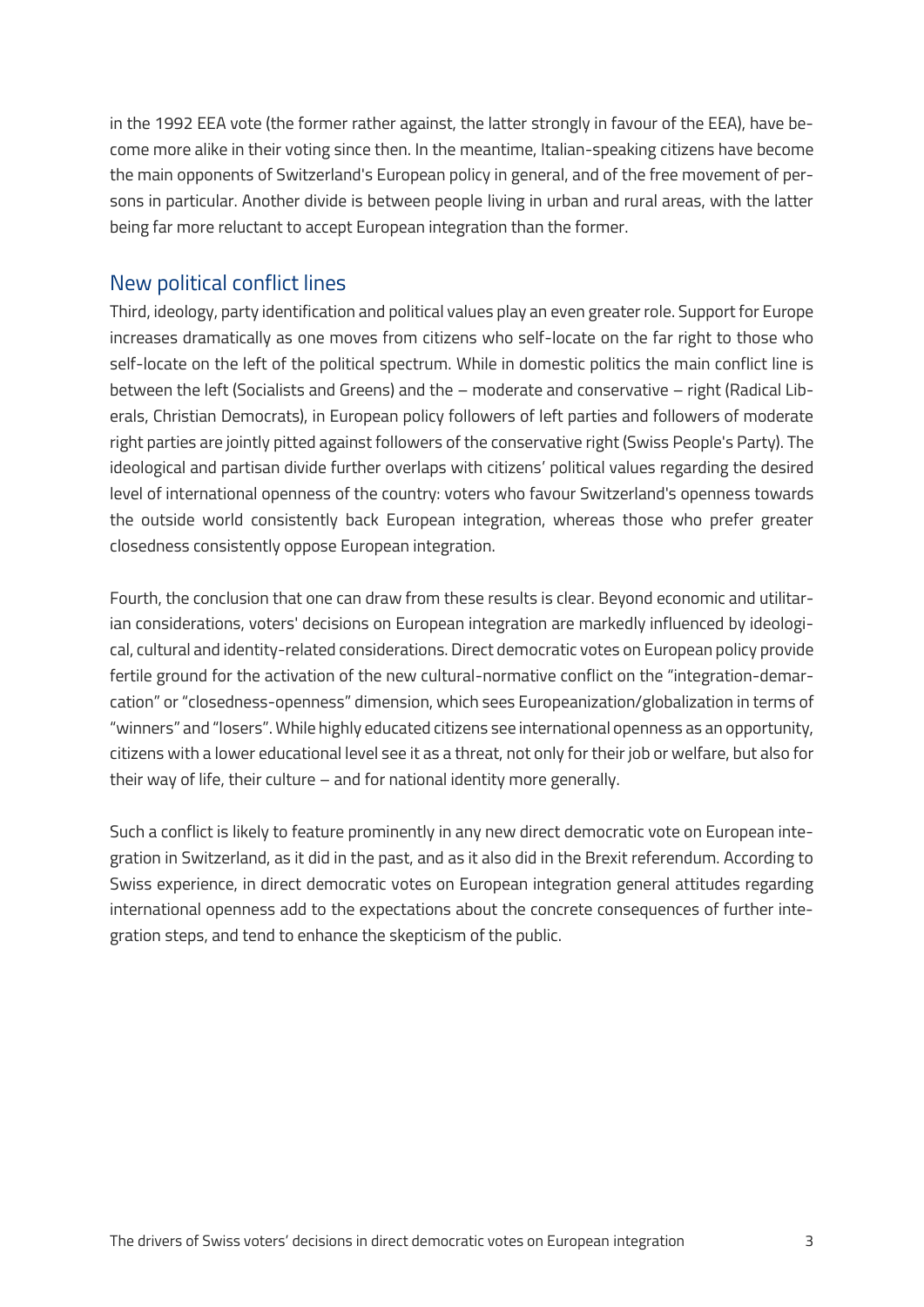| Ballot measure and institutional type                                                                                          | Year | Outcome                 | Turnout rate |
|--------------------------------------------------------------------------------------------------------------------------------|------|-------------------------|--------------|
| Treaty on the European Economic Area (compulsory<br>referendum)                                                                | 1992 | Rejected<br>(49.7% Yes) | 78.7%        |
| "EU membership application: let the people decide" (popular<br>initiative)                                                     | 1997 | Rejected<br>(25.9% Yes) | 35.3%        |
| Bilateral agreements (optional referendum)                                                                                     | 2000 | Accepted<br>(67.2% Yes) | 48.3%        |
| "Yes to Europa" (popular initiative)                                                                                           | 2001 | Rejected<br>(23.2% Yes) | 55.8%        |
| Association to the Schengen and Dublin agreements<br>(optional referendum)                                                     | 2005 | Accepted<br>(54.6% Yes) | 56.6%        |
| Extension of the agreement on the free movement of<br>persons to new EU member states (optional referendum)                    | 2005 | Accepted<br>(56.0% Yes) | 54.5%        |
| Federal Law on the cooperation with Eastern European<br>countries (optional referendum)                                        | 2006 | Accepted<br>(53.4% Yes) | 45.0%        |
| Renewal of the agreement on the free movement of<br>persons and its extension to Romania and Bulgaria (optional<br>referendum) | 2009 | Accepted<br>(59.6% Yes) | 51.4%        |
| "Stop Mass Immigration" (popular initiative)                                                                                   | 2014 | Accepted<br>(50.3% Yes) | 56.4%        |

#### List of direct democratic votes on Switzerland's European policy

Black = vote in line with the voting recommendation of the Federal Council and Parliament Red = vote against the voting recommendation of the Federal Council and Parliament

#### Author

Prof. Pascal Sciarini, Department of political science, University of Geneva

## **Citation**

Sciarini, Pascal (2019): The drivers of Swiss voters' decisions in direct democratic votes on European integration. Blog. efta-studies.org.